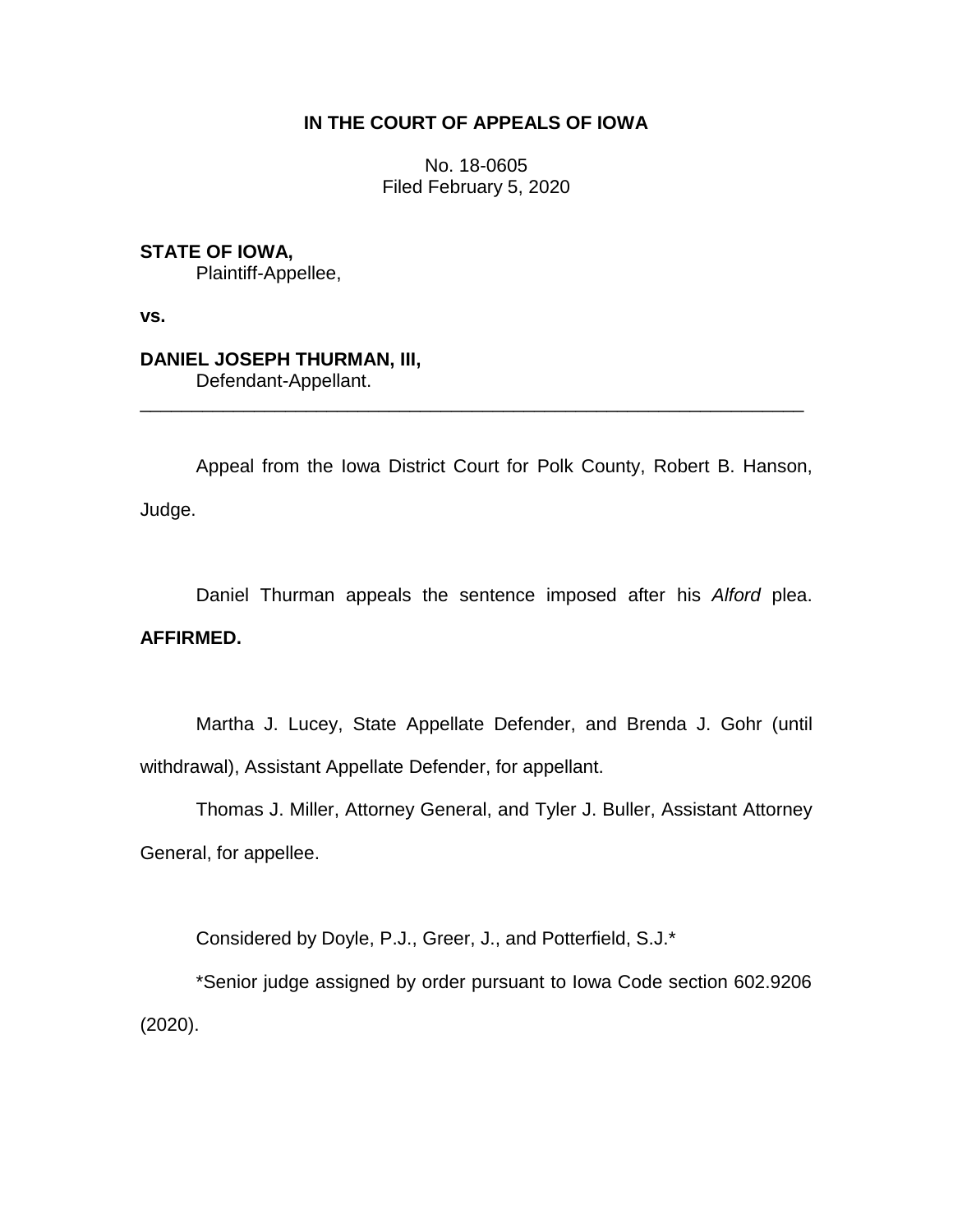#### **GREER, Judge.**

 $\overline{a}$ 

Daniel Thurman appeals the sentence imposed after he entered an *Alford* plea to nine offenses.<sup>1</sup> Thurman argues it was improper for the district court to consider the sentencing recommendation in the presentence investigation report (PSI), which included his scores on standardized risk assessment tools, while imposing the sentence. We disagree and affirm Thurman's sentence.

#### **I. Background Facts and Proceedings.**

To start, Thurman entered an *Alford* plea to nine total counts, including burglary, theft, domestic abuse assault, extortion, and three counts of tampering with a witness.<sup>2</sup> The district court accepted his plea and ordered a PSI. Once completed, the PSI contained a sentencing recommendation from the department of correctional services (DCS). The DCS recommended incarceration based on Thurman's scores on standardized risk assessments and his conduct while out on bond.

At sentencing, his attorney objected and requested a continuance to update the PSI with a summary of an interview with a pastor discussing the possibility of Thurman entering a men's program through a street ministry. His counsel did not

<sup>1</sup> An *Alford* plea allows the defendant to enter a plea without admitting guilt. *North Carolina v. Alford*, 400 U.S. 25, 39 (1970).

<sup>&</sup>lt;sup>2</sup> These crimes range from an aggravated misdemeanor to a class "C" felony. Because the judgments and sentences were entered before July 1, 2019, the amended Iowa Code section 814.6(1)(a)(3) (2019) does not apply here. *See State v. Macke*, 933 N.W.2d 226, 228 (Iowa 2019) ("On our review, we hold Iowa Code sections 814.6 and [814.7,](https://1.next.westlaw.com/Link/Document/FullText?findType=L&pubNum=1000256&cite=IASTS814.7&originatingDoc=I0cb84ea0f65111e9ad6fd2296b11a061&refType=LQ&originationContext=document&transitionType=DocumentItem&contextData=(sc.Keycite)) as amended, do not apply to a direct appeal from a judgment and sentence entered before July 1, 2019."); *see also* Iowa Code § 814.6(1)(a)(3) (limiting appeals from guilty pleas for crimes other than class "A" felonies).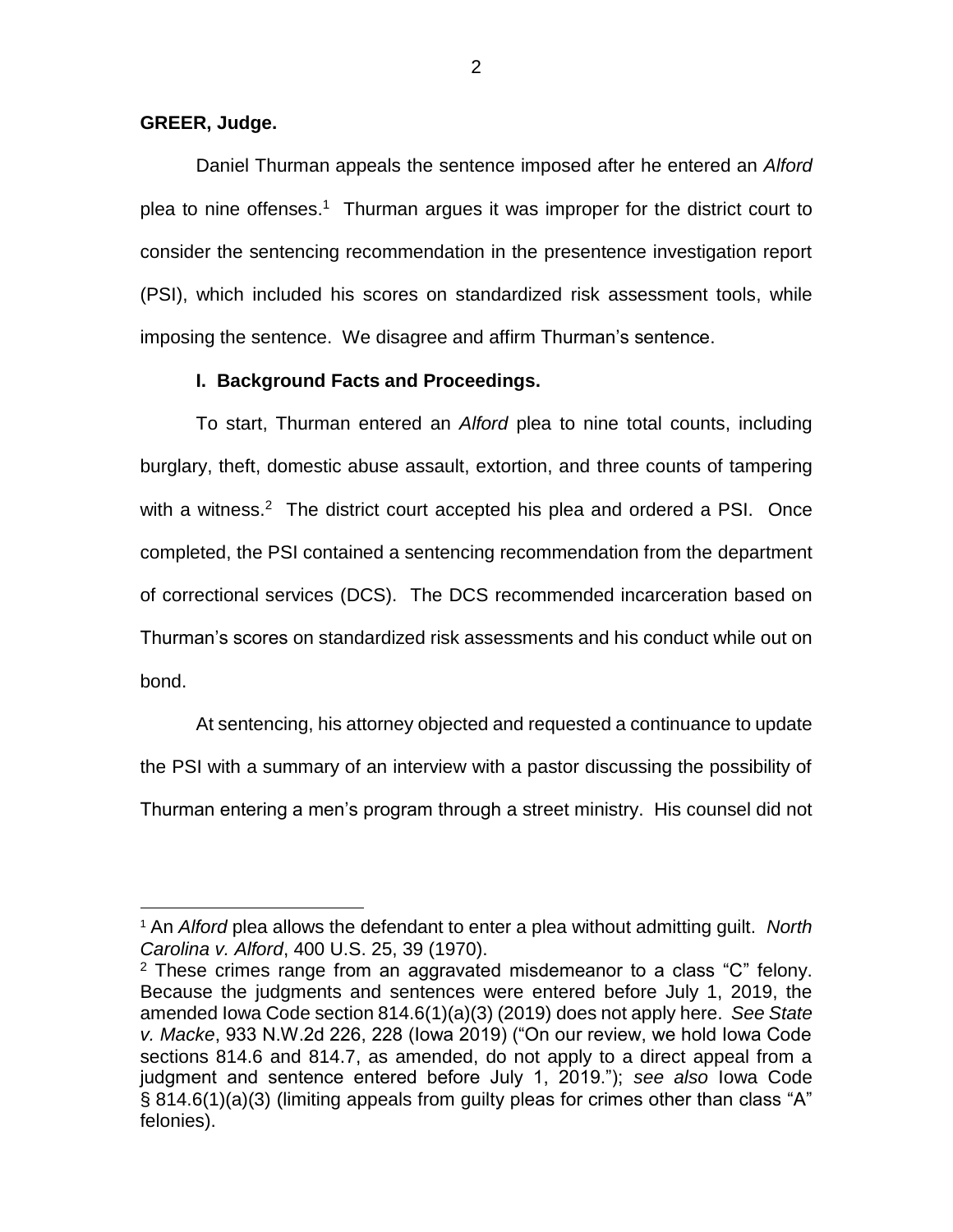object to the PSI's sentencing recommendation or its inclusion of Thurman's scores on risk assessment tools.

While the court considered the parties' arguments and sentencing recommendations, including the recommendation in the PSI, the sentencing judge determined Thurman was not a candidate for parole based on "[t]he nature of the offenses that you've admittedly committed, your extensive criminal record, [and] the fact that that record includes numerous instances of domestic violence." The court sentenced Thurman to a total period of incarceration not to exceed thirty-five years. In declining to suspend the prison sentence, the court considered, among other things, "[t]he information in the PSI." Thurman appeals.

#### **II. Standard of Review.**

We review criminal sentences for a correction of errors at law. Iowa R. App. P. 6.907; *State v. Formaro*, 638 N.W.2d 720, 724 (Iowa 2002). Yet when a defendant fails to preserve error and requests review under an ineffectiveassistance-of-counsel framework, review is de novo. *State v. Hopkins*, 860 N.W.2d 550, 554 (Iowa 2015).

#### **III. Analysis.**

On appeal, Thurman argues the district court considered improper sentencing factors when it considered (1) Thurman's scores on standardized risk assessment tools and (2) the DCS sentencing recommendation. "'[I]f a court in determining a sentence uses any improper consideration, resentencing of the defendant is required,' even if it was 'merely a "secondary consideration."'" *State v. Lovell*, 857 N.W.2d 241, 243 (Iowa 2014) (quoting *State v. Grandberry*, 619 N.W.2d 399, 401 (Iowa 2000)).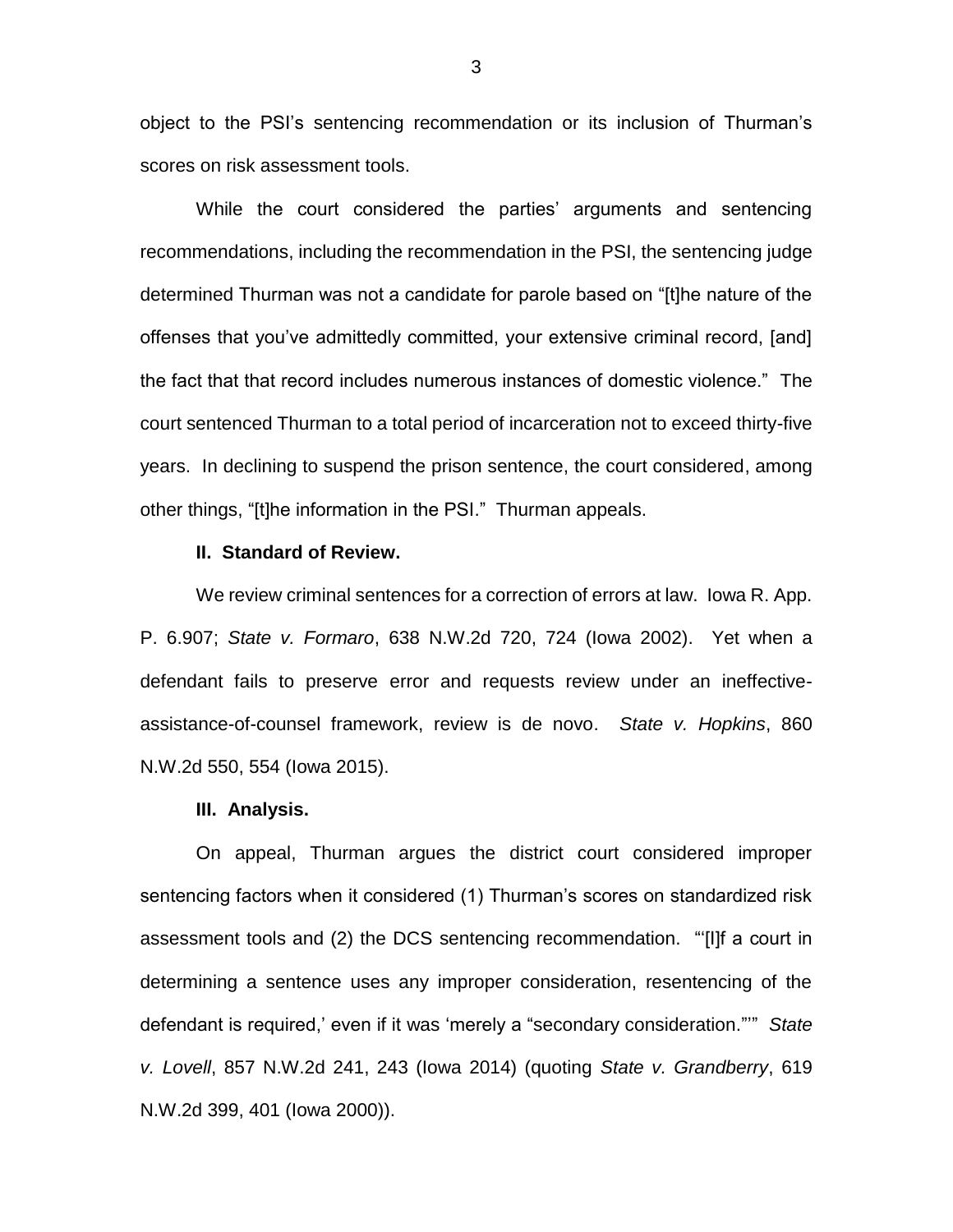We first find that Thurman has not preserved error on his claims. That said, even under an ineffective-assistance-of-counsel framework, Thurman's claims fail as a matter of law.<sup>3</sup>

In *State v. Headley*, the Iowa Supreme Court considered and rejected claims virtually identical to Thurman's. 926 N.W.2d 545, 551 (Iowa 2019). As for the district court's consideration of standardized risk assessment tools, the court determined, "[o]n their face, the tools provide pertinent information that a sentencing judge may consider. Therefore, we find the district court did not abuse its discretion in considering the risk assessment tools on their face as contained within the PSI." *Id.* The court also concluded that because PSI sentencing recommendations are not binding on the court, a court does not abuse its discretion by considering these recommendations. *Id.* at 552. Because it was not improper for the DCS to include, and the district court to consider, both the risk assessment tools and the sentencing recommendation in the PSI, Thurman cannot show his counsel failed an essential duty by not objecting on these grounds at sentencing.

 $\overline{a}$ 

<sup>&</sup>lt;sup>3</sup> "Ineffective-assistance-of-counsel claims require a showing by a preponderance of the evidence both that counsel failed an essential duty and that the failure resulted in prejudice." *State v. Lorenzo Baltazar*, 935 N.W.2d 862, 868 (Iowa 2019). Generally, we do not address claims of ineffective assistance of counsel on direct appeal. *Hopkins*, 860 N.W.2d at 556. Moreover, effective July 1, 2019, the legislature prohibited an appellate court from addressing an ineffectiveassistance-of-counsel claim on direct appeal. *See* 2019 Iowa Acts ch. 140, § 31 (codified at Iowa Code § 914.7 (2019)). This amendment applies prospectively only and does not affect this case. *State v. Macke*, 933 N.W.2d 226, 235 (Iowa 2019) ("We conclude the absence of retroactivity language in sections 814.6 and 814.7 means those provisions apply only prospectively and do not apply to cases pending on July 1, 2019.").